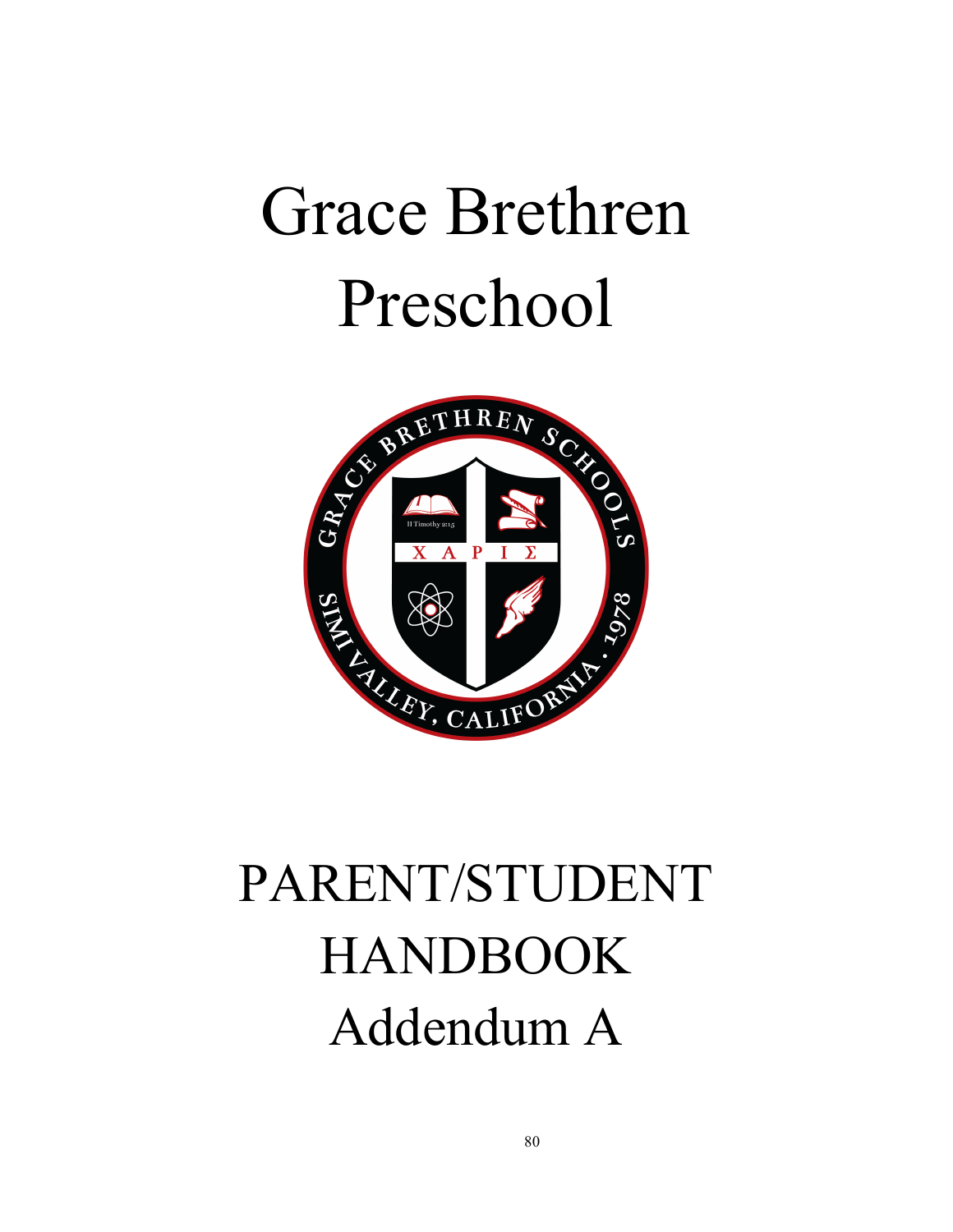# A. Affiliation

Grace Brethren Preschool is part of a non-profit corporation in the State of California, owned and operated by the Grace Brethren Church and Schools as a ministry to the community. Grace Brethren Preschool is an accredited school and a member of the Association of the Christian Schools International.

Grace Brethren Preschool is licensed by the State of California Department of Social Services (License Number 566208209).

### B. Philosophy

### 1. Philosophy of Ministry

 The Philosophical basis for the school is the biblical, God-centered view of man and truth (1 Corinthians 8:6; Colossians 1:16-17). Ultimate truth is God's truth through a personal relationship with Jesus Christ (John 14:6). Therefore, Grace Brethren Preschool seeks to bring students into fellowship with God through a Christian education. The following objectives are derived from this philosophy:

#### a. To reveal and Glorify God

 "You are the light of the world. A city set on a hill cannot be hidden. Nor do people light a lamp and put it under a basket, but on a stand, and it gives light to all in the house. In the same way, let your light shine before others, so that they may see your good works and give glory to your Father who is in heaven." Matthew 5:14-16

#### b. To Train and Educate Children Spiritually

 "And these words that I command you today shall be on your heart. You shall teach them diligently to your children, and shall talk of them when you sit in your house, and when you walk by the way, and when you lie down, and when you rise." Deuteronomy 6:6-7

#### c. To Bring Students To A Personal Knowledge of Jesus Christ

 "But as for you, continue in what you have learned and have firmly believed, knowing from whom you learned it and how from childhood you have been acquainted with the sacred writings, which are able to make you wise for salvation through faith in Christ Jesus. All Scripture is breathed out by God and profitable for teaching, for reproof, for correction, and for training in righteousness." 2 Timothy 3:14-16

#### d. To Offer A Superior Academic Education Within A Loving Christian Environment

 "A new commandment I give to you, that you love one another: just as I have loved you, you also are to love one another." John 13:34

### 2. Purpose

 Grace Brethren Preschool was established as a ministry of Grace Church of Simi Valleyas a service to the families and children in this community. This service has grown from a sincere love for children and a desire to help them in the proper adjustment to our modern world. It is equipped and staffed to give the best possible care for children.

 Grace Brethren Preschool's purpose is to provide children ages 2-5 with an environment that is safe and conducive to good health, where they can assemble, work, and play together while being guided toward a happy, wholesome, and spiritual development. All are welcome, regardless of race, color, or religion.

 The children are surrounded by a Christian atmosphere of respect and loving appreciation for each person and for the wonders of God's world. Each child is encouraged to progress at his/her own rate-of-speed toward enriched experiences, self-discipline, and the ability to make good choices.

 The process of Christian education includes the integration of scriptural truth in every academic discipline and in every activity of school life as a primary goal. More specifically, the program seeks to show God revealed in His Word and in creation and to guide the student into conformity with His revealed will. The ultimate objective is that God be glorified in the life of the student (Romans 11:36).

### 3. Educational Philosophy

 Grace Brethren Preschool operates on the philosophy that the early years of a child's development are important. During these formative years, the need to establish a solid foundation in the life of the child is critical. While human development progresses in a predictable pattern, children do learn at different rates. The preschool curriculum is designed to meet the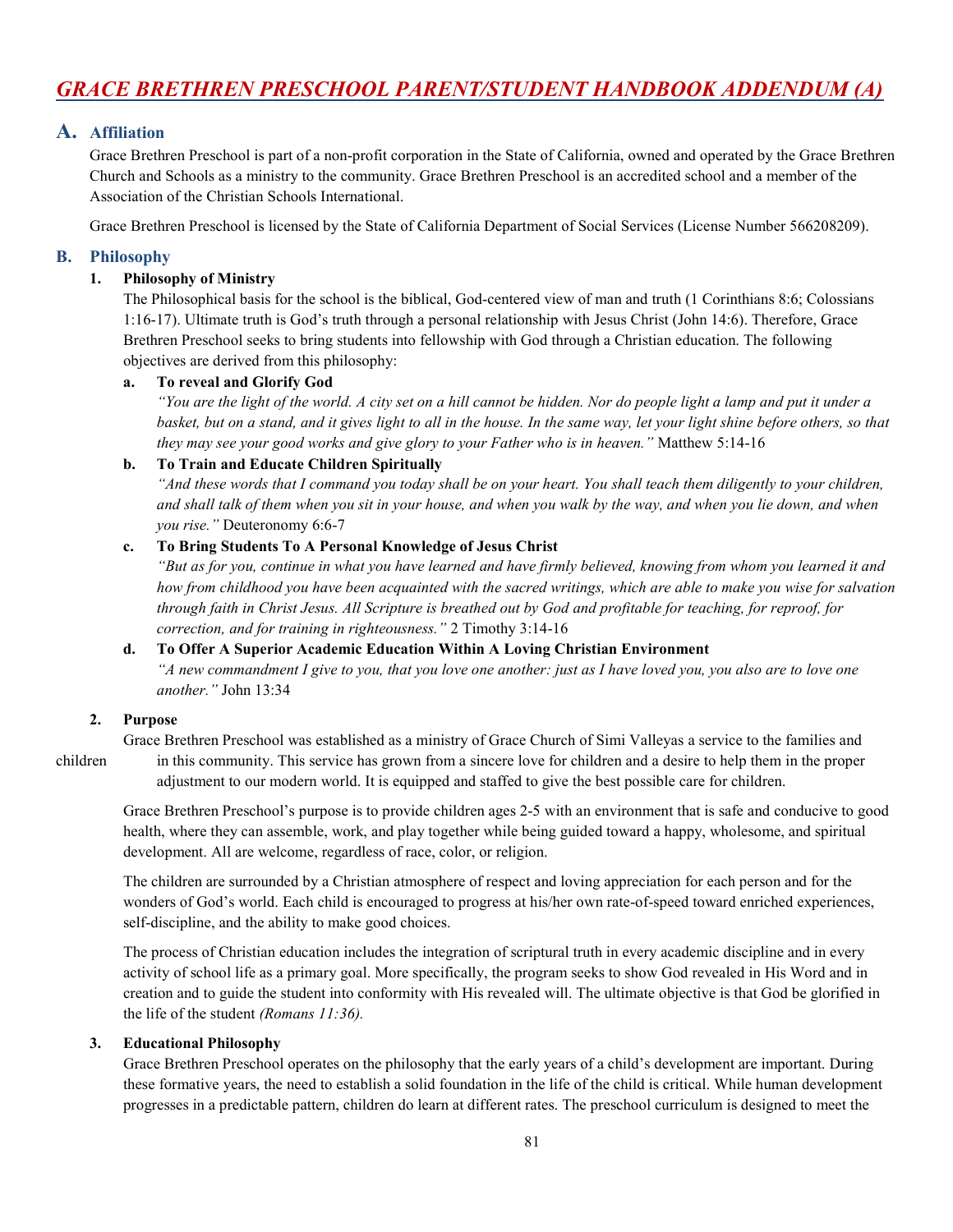needs of the whole child, providing meaningful experiences, i.e., using play as a means for learning. Grace Brethren Preschool's aim is to develop the total personality of each child by providing hands-on educational experiences of lasting value:

#### a. Intellectually

By encouraging an enthusiasm for learning, exploring, and first-hand experiences of lasting value.

#### b. Physically

By encouraging experiences, which will develop large and small muscle coordination and motor skills.

c. Socially

 By encouraging participation in group activities, getting along with others, and developing a feeling of security and belonging.

#### d. Spiritually

 By having a daily time of devotion as well as integrating Biblical concepts throughout all learning experiences, giving each child an awareness of God's love for him/her.

#### 4. Curriculum Philosophy

 The curriculum has been designed to specifically meet the needs of the students enrolled in the program. For each class there exists a curriculum guide with objectives that are developmentally appropriate for that age group. Using the curriculum guides, the teachers are able to provide opportunities for growth in all areas of development. Appropriate materials and resources are implemented into the curriculum to achieve the expected outcomes. On a regular basis each of the curriculum guides are reviewed by the teaching staff and adjusted accordingly.

#### 5. Intended Outcomes

 The goal of Grace Brethren Preschool is to partner with parents to prepare children for formal education by addressing their development spiritually, cognitively, socially, and physically. Upon completion of our preschool program, it is intended that each child should:

#### a. Spiritual

- a. Understand that God is a loving God.
- b. Understand that the Bible is God's Word, instructing His people how to live.
- c. Use prayer to communicate with God, sharing thoughts, needs, and feelings.
- d. Share with others about God, Jesus, and the Bible.
- e. Have a desire to know more about God.
- f. Comprehend that the world, and everyone in it, was created by God.
- g. Begin to develop a sense of intrinsic rewards for behaviors.

#### b. Cognitive

- a. Exhibit an ability to explore, observe, create, experiment, plan, analyze, and reason.
- b. Express self creatively through a variety of mediums.
- c. Have an understanding of math concepts related to counting, sorting, and comparing.
- d. Demonstrate an ability to use receptive and expressive language skills to communicate with others.
- e. Have developed pre-writing skills, exploring writing utensils and the meaning of print.
- f. Have developed pre-reading skills, becoming aware of visual and auditory differences of letters and their sounds.

#### c. Social

- a. Be able to initiate friendships and enjoy interactions with a variety of individuals.
- b. Begin to exhibit character traits of kindness and empathy towards others.
- c. Develop an ability to share objects and thoughts with peers and adults.
- d. Utilize language skills to navigate interactions with others.
- e. Begin to demonstrate the ability to control him/herself, acting appropriately without direct instruction from an adult.
- f. Gain self-confidence, mastering skills through age-appropriate activities and positive adult interaction.
- g. Feel comfortable taking part in group activities and discussions.

#### d. Physical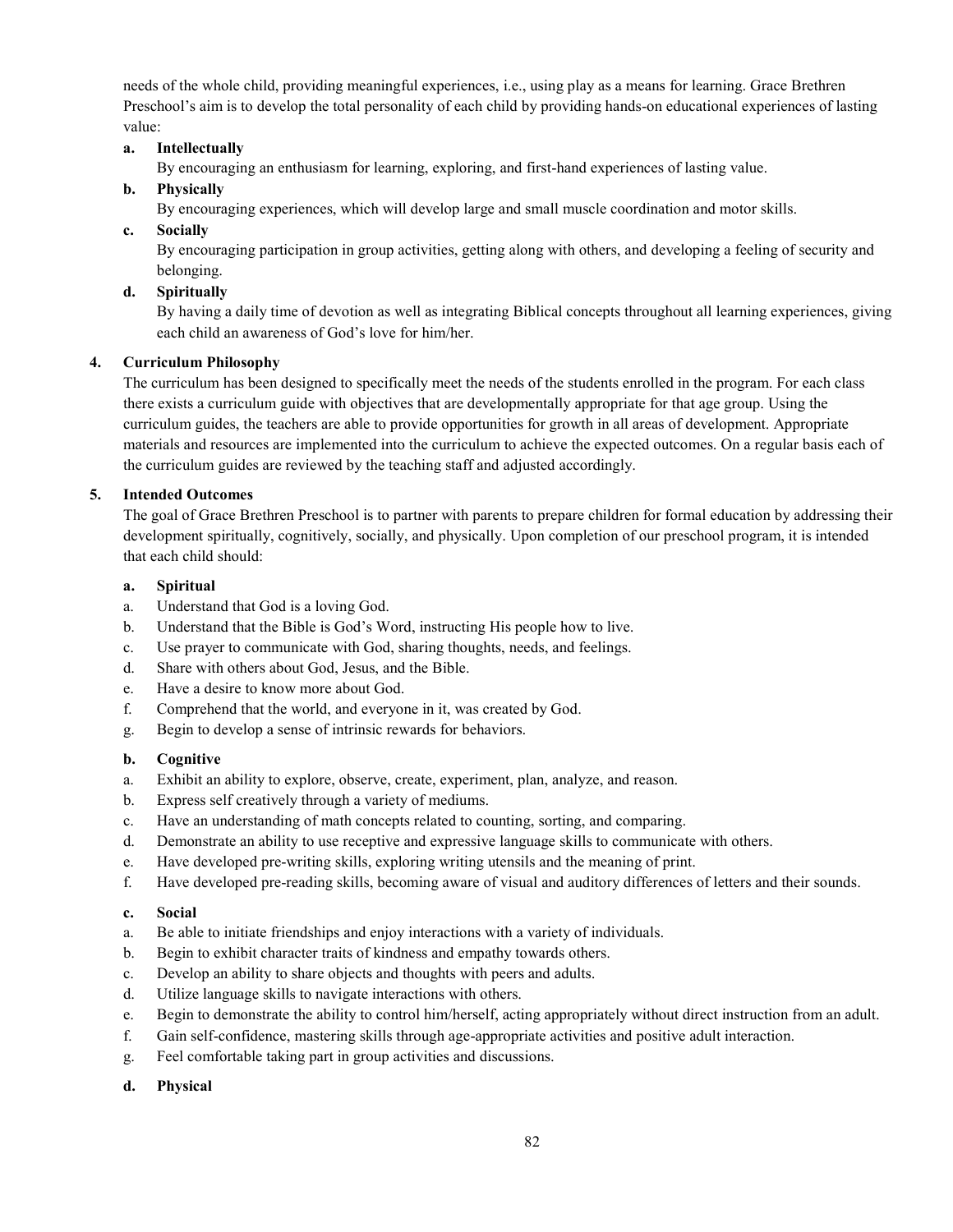- a. Explore fundamental movements such as balance, movement, touch, and coordination as well as develop gross motor skills.
- b. Acquire and refine fine motor skills.
- c. Understand the need to care for his/her body and begin to have an awareness of how to accomplish that. "And these words that I command you today shall be on your heart. You shall teach them diligently to your children, and shall talk of them when you sit in your house, and when you walk by the way, and when you lie down, and when you rise. You shall bind them as a sign on your hand, and they shall be as frontlets between your eyes. You shall write them on the doorposts of your house and on your gates." Deuteronomy 6:6-9

### C. Hours of Operation

- 1. Preschool is in session from 8:30 a.m. to 12:30 p.m.
- 2. The School is open daily for childcare from 6:30 a.m. to 6:00 p.m., Monday through Friday. (Students and parents will not be admitted into the facility prior to 6:30 a.m.)
- 3. For special events the preschool will occasionally close early. Please check the preschool calendar for dates and times that the preschool is closed.

# D. Admission Policy and Procedure

Grace Brethren Preschool does not discriminate on the basis of race, color, national, or ethnic origin. Registration is based on available space within the child's developmental level. Developmental level is determined by the child's chronological age as well as how the child fits into the academic and social framework of the school. Grace Brethren Preschool accepts the obligation to work with each child and family to determine the proper placement of each child.

 Each child admitted must be determined by the School Administrator to be able to benefit from the program offered and that his/her needs are being met.

 The school maintains a waiting list in general chronological order to applications as received, giving preference to siblings of enrolled children in the Grace Brethren School system.

### E. Admission Procedures

- 1. An orientation time will be held with a member of the preschool staff and the parents to discuss goals, purpose, philosophy, school policy, and general information pertinent to both the child and the school.
- 2. A registration packet must be fully completed online to be accepted. The packet will include, but is not limited to, the following forms:
	- a. Enrollment Agreement (regarding tuition rates)
	- b. Identification and Emergency Information
	- c. Pre-Admission Health History
	- d. Notice of Parents Rights
	- e. Notice of Personal Rights
	- f. Consent for Medical Treatment
	- g. Field Trip Consent Form
	- h. Acknowledgment Statement
	- i. Birth Certificate
- 3. In keeping with the California Health & Safety Code 120335, which states that schools may not unconditionally admit students unless they have been fully immunized, Grace Brethren Schools requires that each child's parent/guardian must present proof of proper immunization prior to admission. Per allowances articulated in Section 120365 of the California Health & Safety Code, upon appropriate documentation, students with exemptions from immunizations for medical reasons or because of personal beliefs will be admitted. Students with exemptions from immunizations will be temporarily excluded where there is cause to believe that the student has been exposed to a communicable disease (California Health & Safety Code 120365).
- 4. Each family must have a Parent Interview with the Preschool Administrator. The Parent Interview will be scheduled once the completed registration packet and registration fee have been submitted, prior to the child's admittance to the program.

# F. Family Preference Registration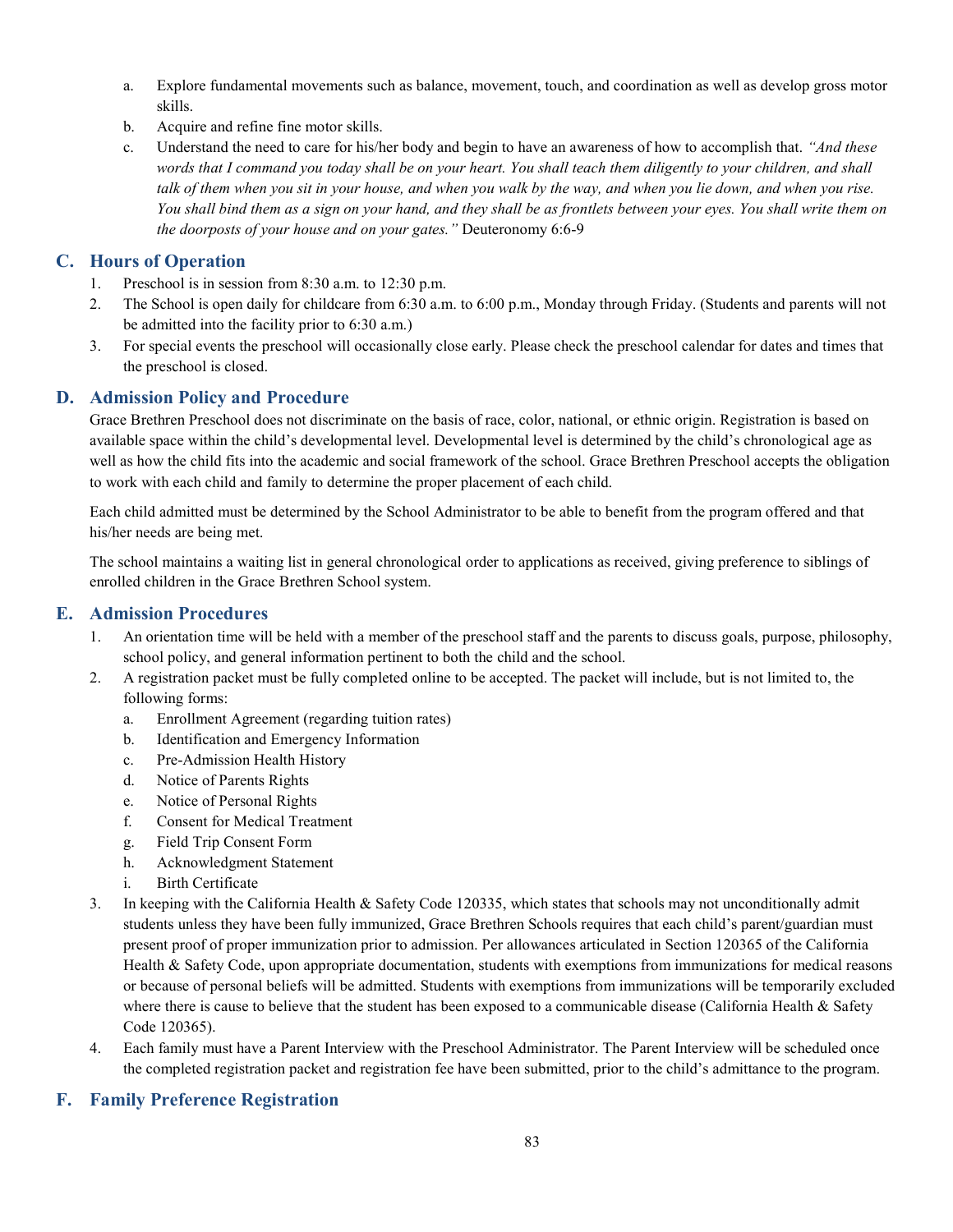Each year Grace Brethren Schools offers "Family Preference Registration" to all returning Preschool students. Preference is granted if the registration documents are received and the dues are paid prior to the deadline. Information regarding the specific dates will be sent home.

 "Family Preference Registration" is also extended to Kindergarten students at the Grace Brethren Elementary School in accordance with vacancies available and the following priority schedule:

First: All are members of Grace Brethren Church.

Second: All siblings of existing Grace Brethren students in the Preschool, Elementary, or Jr./Sr. High School, or Grace Brethren Youth Sports.

Third: Registration Packets MUST be turned in and Registration Dues MUST be paid PRIOR TO THE DEADLINE. Priority is also based on the DATE STAMPED on the envelope. (Information regarding the specific dates will be sent to the home.) Any student who could not be accepted into the elementary school will be placed on a waiting list.

# G. Programs Offered

And he said to him, "You shall love the Lord your God with all your heart and with all your soul and with all your mind." Matthew 22:37

 Children may attend 2, 3, 4, or 5 half or full days. Half day hours are from 8:30 a.m. to 12:30 p.m. Full-day care is from 6:30 .a.m. to 6:00 p.m. However, it is suggested that in the interest of the child, they are left no longer than necessary.

 Any half-day student may spend an occasional afternoon at school as space allows. Half-day and hourly rates are listed on the included schedule of Tuition Rates.

 Based on a developmental approach to learning, the child is exposed to various forms of stimuli to develop his/ her readiness in the following areas:

#### 1. Curriculum (2-3 Year Olds)

- a. Language Arts: circle times, books, pictures, group discussion, and puppets.
- b. Cognitive Learning: learning and listening centers, monthly themes, science and math centers, and cooking.
- c. Creative Development: art, music, dramatic play, blocks, learning centers.
- d. Social/Emotional Development: daily interaction, home living, monthly themes, field trips, teaching health and hygiene.
- e. Motor Skills: playground equipment, activity records, lacing, threading beads, coloring, working with scissors, dressing and undressing dolls, puzzles, cutting and pasting.
- f. Spiritual/Moral Development: Bible stories, art projects, chapel services, Bible in felt, "God loves me", Gospel Light, and "Scripture Bites" curriculums.

### 2. Curriculum (4-5 Year Olds)

- a. Language Arts: circle times, share time, and group discussion.
- b. Reading Readiness: Story book journals, begin formation of letters and numbers through various mediums, reading and writing centers, and other school resources and tenets.
- c. Math Readiness: "Math Their Way", math learning centers, and math manipulatives.
- d. Creative Arts: Art projects, music, dramatic play, movement, and learning centers.
- e. Social/Emotional Development: Daily group interaction, monthly themes, class parties, learning centers, field trips, and school projects.
- f. Motor Skills: Playground equipment, exercise/activity records, and learning centers.
- g. Spiritual/Moral Development: Association of Christian Schools International (ACSI) Bible Curriculum, "Scripture Bites" and "Bright Beginnings" curriculums, object lessons, chapel, scripture memorization, and Bible in Felt.

### 3. Field Trips

 Field Trips will be scheduled monthly. Notices will go home to parents to be signed before the day of the field trip. If the field trip is scheduled on your child's regularly scheduled day, and you do not wish for him/her to attend, you are responsible to make alternate arrangements for the care of your child since all teaching staff will attend the field trips. If it is not your child's regularly scheduled day and you and your child would like to join us on the field trip, you are welcome to do so.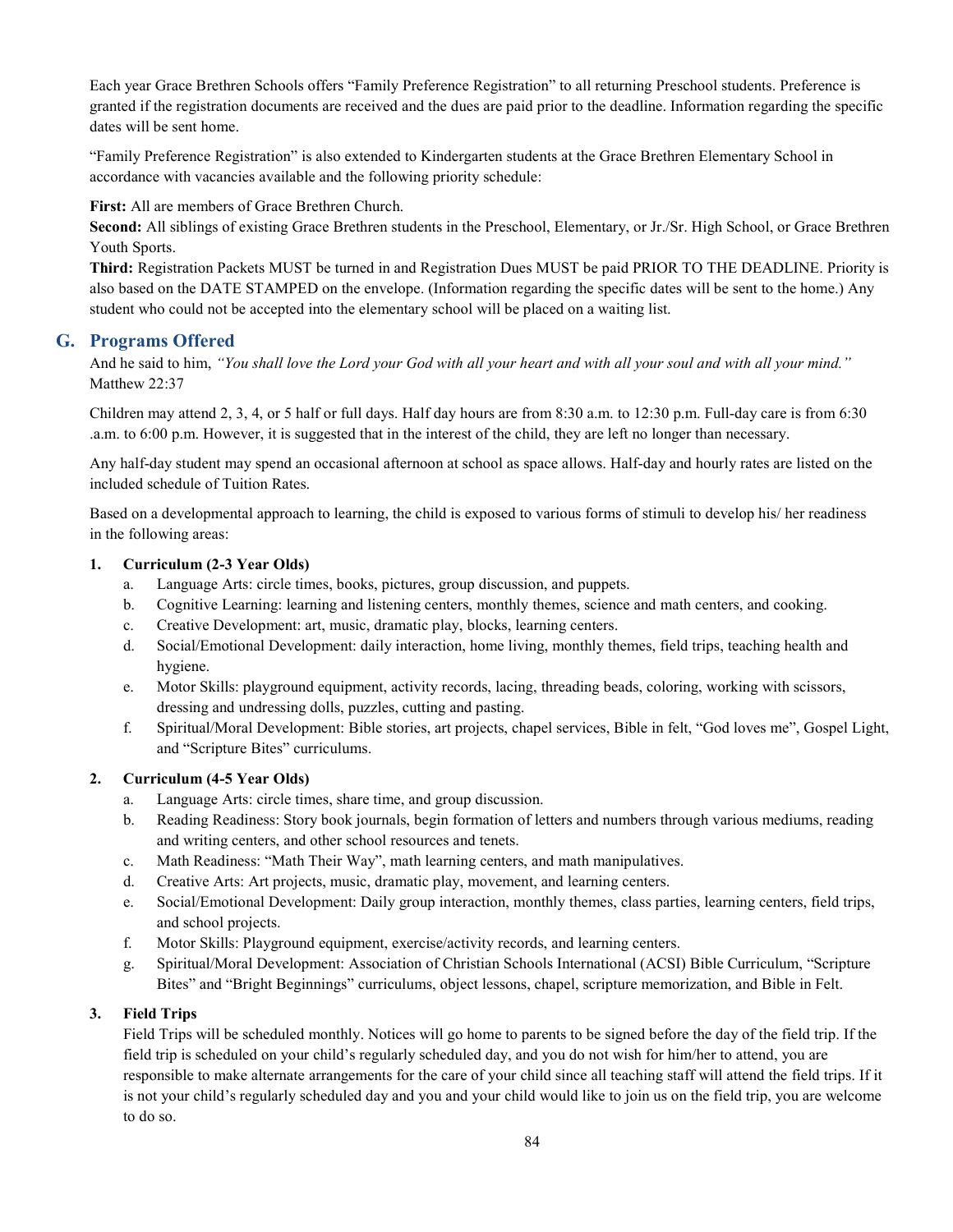Transportation for off-site events will be provided by bus or by teachers and parents over 21 years of age who have working seat belts in their cars and carry comprehensive insurance. Car seats must be provided for children as applicable by state law.

#### 4. Progress Reports

 Preschool developmental progress reports are sent home twice annually to reflect the child's behavior observed in class for each area of emphasis taught.

Parent/Teacher Conferences may be scheduled during these times to discuss your child's individual progress and needs.

#### 5. Sample Daily Routine

 Please note that class-time begins promptly at 9:00 a.m. It is best if your child arrives prior to that time so as to establish a consistent routine for your child and to not interrupt class already in progress.

| <b>Morning Schedule:</b>   |                                                                               |
|----------------------------|-------------------------------------------------------------------------------|
| $6:30 - 7:30$              | Arrival and combined class                                                    |
| $7:30 - 8:30$              | Free play                                                                     |
| $8:30 - 9:00$              | Outdoor time/Bathroom                                                         |
| $9:00 - 9:15$              | Arrival and opening exercise                                                  |
|                            | (roll call, calendar, flag salute, weather, introduction to learning centers) |
| $9:15-10:00$               | Learning Centers (cognitive)                                                  |
| $10:00 - 10:15$            | <b>Snack Time</b>                                                             |
| $10:15 - 10:45$            | Recess                                                                        |
| $10:45 - 11:00$            | Bible                                                                         |
| $11:00 - 11:40$            | Learning Centers (creative)                                                   |
| $11:40 - 12:00$            | Language Development/Share Time                                               |
| $12:00 - 1:00$             | Lunch                                                                         |
| <b>Afternoon Schedule:</b> |                                                                               |
| $1:00 - 3:00$              | Nap Time                                                                      |
| $3:00 - 3:30$              | Bathroom and snack time                                                       |
| $3:30 - 4:30$              | Outdoor play                                                                  |
| $4:30 - 5:30$              | Centers and special projects                                                  |
| $5:30 - 5:45$              | Story time                                                                    |
| $5:45 - 6:00$              | Clean-up and closing                                                          |

### H. Financial Policies

#### 1. Registration Fees

A non-refundable registration fee is due before a child is admitted or re-enrolled.

#### 2. Tuition

 Tuition is paid in advance on a monthly payment schedule. The monthly tuition charge is due on the first (1st) of the month and is to be paid-in-full regardless of the child's attendance, illness, teacher in-service days, or holidays therein. If tuition is not paid by the tenth (10th) of the month, a \$35.00 late fee will be assessed.

Money will be accepted anytime during school hours.

Tuition is as follows for illness:

- a. If a five-day student is out for 5 days,  $\frac{1}{2}$  week tuition credit will be given.
- b. Absences must occur in the same week and cannot be accumulated.
- c. There is no illness credit for students who are scheduled to attend school for less than five (5) days a week.
- d. If a child should miss a portion of a week, tuition must be paid-in-full for that week.

 Checks may be left in the tuition box or given to the Administrator or Administrative Assistant. Please get a receipt for all cash payments. In the memo field of the check please write the Family I.D. code listed on the monthly statement.

Please put cash in a sealed envelope and provide the following information: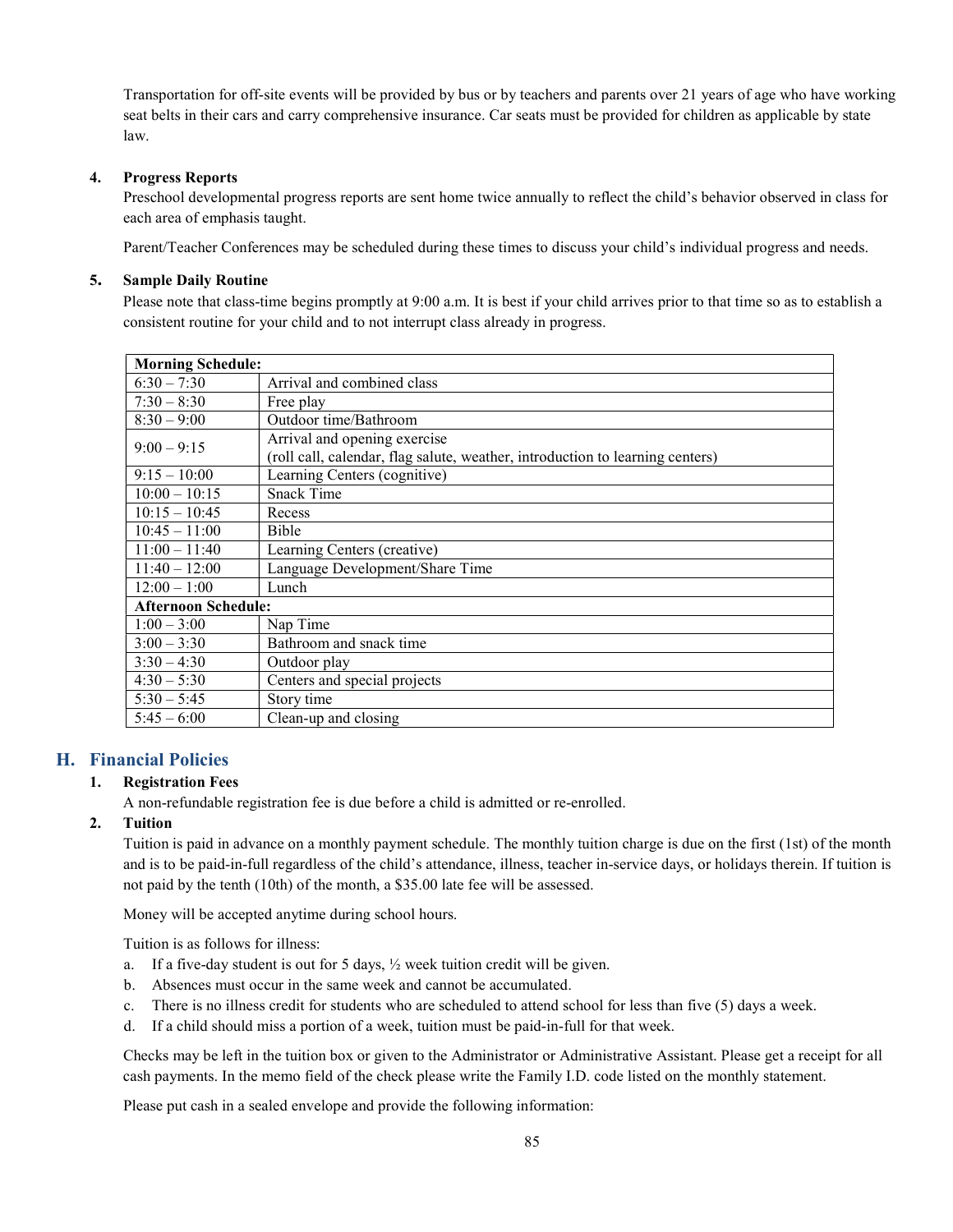- a. Your child's first and last name.
- b. Amount being paid.
- c. Date.
- d. Month you are paying for.
- e. Any additional charge(s) you are paying for, such as an extended day or extra hours.

#### 3. Overtime Fees

 A child left after the closing time of 6:00 p.m. will be charged \$1.00 per minute, with a minimum charge of \$10.00. When the Preschool closes prior to 6:00 p.m., late fees will apply at the stated time of closure.

The preschool's clocks are set by official Pacific Time Zone. This can be verified by the staff upon request.

#### 4. Vacation Policy

If a child is out for a complete week the parent may request "Vacation Credit" for that week.

 A maximum of two weeks credit may be permitted in each calendar year (July – June). To receive credit, a parent must submit a "Change of Information" form prior to the 15th of the month. Vacation credit will only be credited the month following the vacation time taken so it can be verified by the attendance records. Partial days or weeks will not receive any credits.

#### 5. Withdrawal Policy

 At the time that enrollment is terminated, the parent must give notice, in writing, at least two (2) weeks prior to date of withdrawal. Parents are responsible for tuition during the two-week notice.

#### 6. Additional Days Or "Make-Up" Days

 There are no make-up days for any holidays or teacher in-service days when the school is closed. There are no make-up times or credits available for full-time students. Part-time students may request a make-up day for illness only. Permission may be granted if space is available. When the school's enrollment capacity is full each day, this may not be an option at all. Permission must be asked within one week of the illness and granted only by the administrator.

 Parents may add extra days to their schedule if space is available. This may be done by checking with the administrator first. The parent will be billed an additional daily charge for each additional day requested.

 On Field Trip days or "Party" days that do not fall on your child's regularly scheduled days, the parent has either of the following options available:

- a. Bring your child that day and participate as a volunteer on the trip or in the classroom at no additional tuition cost. Fees for the activity/event will apply.
- b. Ask permission to add an extra day to your schedule (if space is available) at the additional daily rate.

#### 7. Schedule Change Policy

 If parents find that a change is needed in regard to their child's schedule, the preschool will do its best to accommodate the need. The parent must first contact the preschool office to verify availability, and then submit a "Change of Information" form prior to the  $15<sup>th</sup>$  of the month for the change to be reflected on the next billing statement. Schedule changes will become effective only on the  $1<sup>st</sup>$  of each month.

#### 8. Delinquent Account Payments

There will be a \$35 late charge for payments received after the 10th day of the month. If your tuition is not paid by the  $25<sup>th</sup>$ of the month, and you have not contacted the Administrator regarding this delinquency, services may be terminated.

 Your child may be reinstated if there is a spot still open in your child's age group. The unpaid delinquent amount prior to termination and an additional re-registration fee of \$25.00 will be due before he/she can be re-admitted. The first month's tuition must then be paid in advance.

#### 9. Returned Check Policy

The following policy is set for all checks returned "NSF" or "ISF":

a. The first check returned will be picked up and paid for by cash. Future personal checks will still be accepted.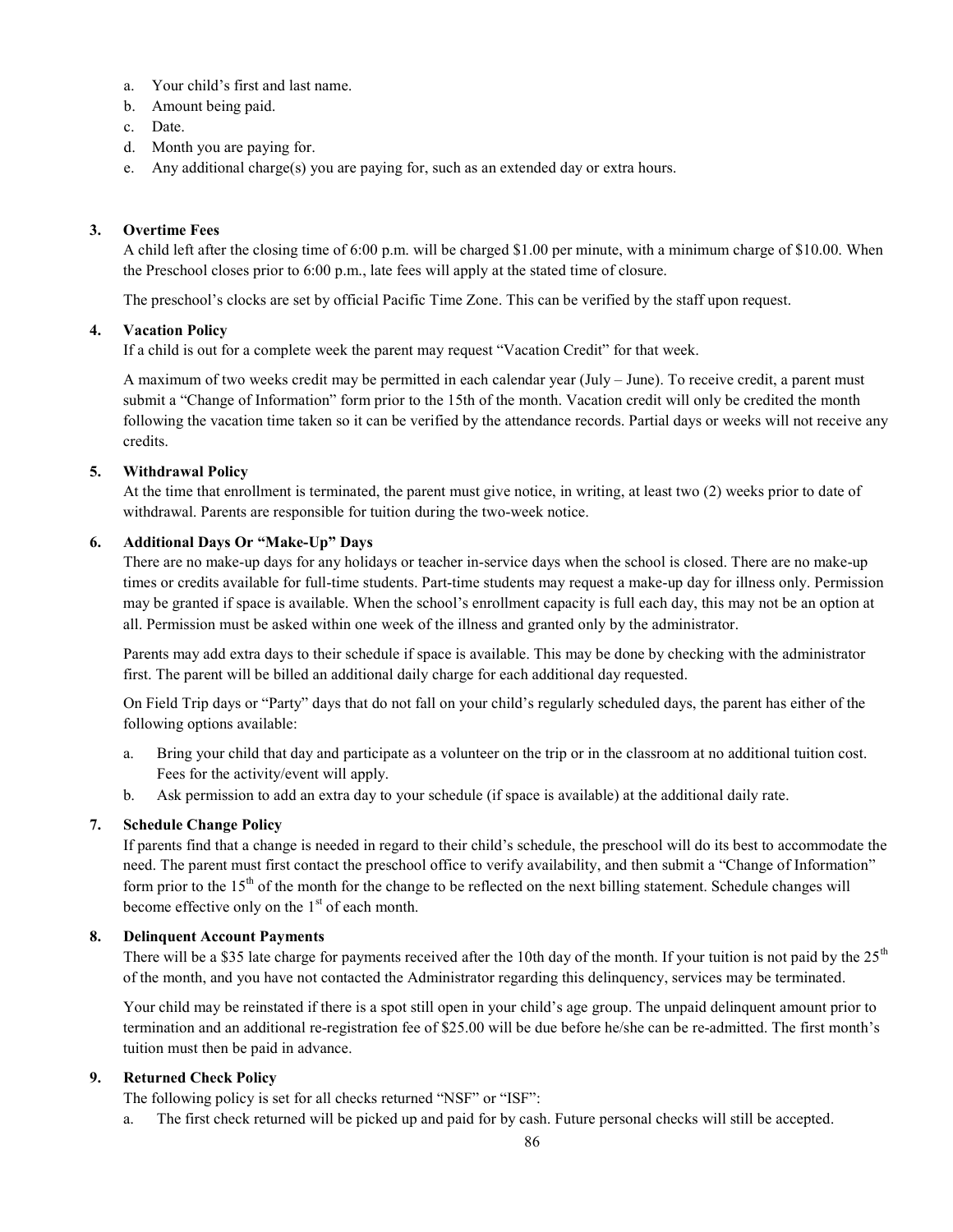- b. The second check returned will be picked up and paid for by cash. Personal checks will then NO LONGER be accepted and payment for tuition must be made with either a Cashier's Check, Money Order, or cash, for a period of 6 months before personal checks will be accepted.
- c. There will be a \$25.00 service charge for all returned checks.

# I. School Policies and Procedures

#### 1. General Health Policy

 Because Grace Brethren Preschool is concerned about the well-being of all children, PLEASE KEEP YOUR CHILD HOME if he/she is ill. It is imperative that precautions are taken to prevent the spread of illnesses amongst the other children and staff. The school retains the right to send home any child that displays symptoms of illness as well as the right to require a doctor's note for a child's re-admittance to school following an illness or suspected illness.

 Please notify the office if your child may have exposed others to contagious illnesses. The school staff will take the necessary precautions, but will never release information about a specific child's health without parent consent.

 This sick policy is designed for the health and well-being of all students and staff. It should be understood, however, that there are cases which may not fall into any of the situations specified below. Parents are encouraged to discuss the specifics of their child's health with the school's administration to determine the most appropriate course of action.

- a. A child with any contagious disease may return to school after being on antibiotics for at least 24 hours, and be free of symptoms, for the following:
	- i. Conjunctivitis/pink eye (the student may return after 48 hours)
	- ii. Tonsillitis
	- iii. Strep Throat
	- iv. Ring Worm
	- v. Pin Worm
	- vi. Scarlet Fever
	- vii. Ear Infection
	- viii. Skin Rash
	- xiv. Lice (the student may not return until all nits/lice are removed)
- b. If, during school, a student develops a fever of 100 degrees F or more, vomiting, diarrhea, or upper respiratory infection, they MUST be taken from the school within one hour of when the parent is called by the staff member. Alternative arrangements are the responsibility of the parents in cases where they are unable to pick up the sick student.
- c. A child with an uncontrollable, persistent cough or congestion, and/or wheezing, will be sent home. The student must be symptom-free before returning to school, or provide a doctor's note stating that the child is not contagious. Students with known cases of asthma need to provide the office with necessary medications to treat an asthma occurrence at school. In the case that an asthma occurrence cannot be controlled at school, the child will be sent home.
- d. A child with thick, colored mucus from the nose will need to be on antibiotics for 24 hours before returning to school, or provide a doctor's note stating that the child is not contagious. Students with allergy symptoms will need to provide the office with a note from the doctor stating that the child's symptoms are not contagious.
- e. A child with diarrhea should remain at home until there has been 24 hours free from loose bowel movements. Should a child develop reoccurring diarrhea at school, the parents will be notified and arrangements for the child to be removed from the school will be made.
- f. Children must be fever free for a 24-hour period before returning to school.
- g. Children must be vomit free for a 24-hour period before returning to school.
- h. A child with CHICKEN POX may return to school ONLY after ALL the lesions are scabbed and no new ones have formed (a minimum of 7 days).

If a child is not well enough to go outside, then he/she is not well enough to be in school.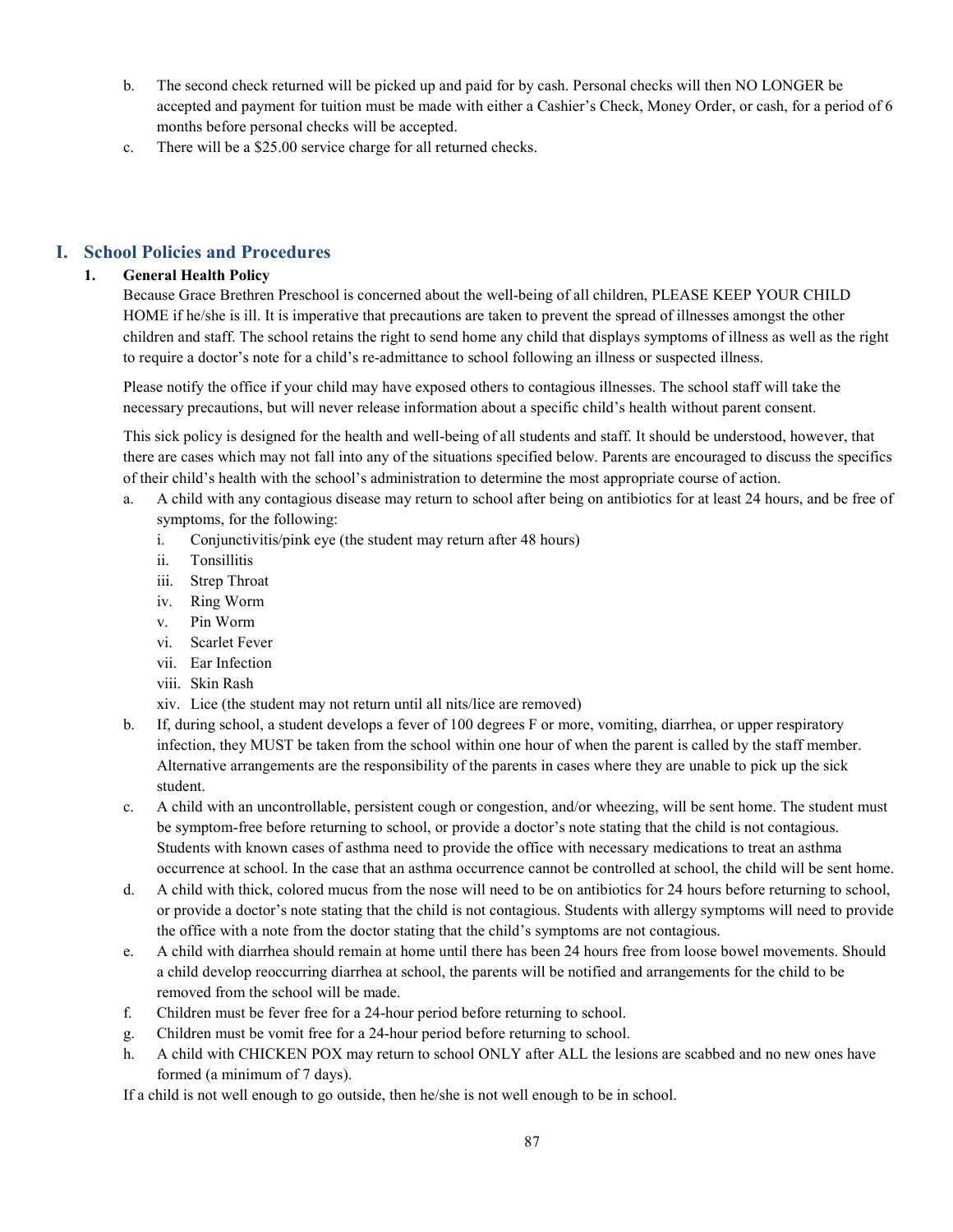#### 2. Dispensing Individual Medication

- a. All medication can only be dispensed by a staff member with written permission of a physician and the parents. This includes both prescription and non-prescription medicines. Please be aware that many over-the-counter products are considered medication.
- b. A Medication Permission Form MUST be completed and signed by a parent WEEKLY, before medication can be given to the child.
- c. Medication must be provided by the parent, in the original container, dated, and labeled with the child's name. Expired medications will not be given.
- d. The parent must provide the appropriate measuring tool for the dispensing of medication.
- e. Parents must hand over all medications directly to the preschool staff to be properly secured. Medications must NOT be left in backpacks, lunchboxes, etc. (This includes medications such as vitamins and supplements.)
- f. Medications must be taken home as soon as the course of treatment is completed. Medications not picked up will be discarded by the preschool staff.
- g. Incidental Medical Services (IMS) may be provided by the preschool staff in accordance with regulations set forth by the state licensing agency. IMS includes EpiPen injectors, inhaled medications, blood glucose testing, and Glucagon administration.

#### 3. Reporting Accidents At School

- a. In case of a serious accidental injury, the parent will be notified immediately.
	- i. If a parent cannot be reached, the child's physician may be contacted and, if necessary, the school will call an ambulance or paramedic.
	- ii. The Administrator, or designated responsible personnel in charge, will make ALL decisions about the care of the child until the parent arrives.
	- iii. Non-serious accidents will be handled at the school, and an Accident Report Form will be completed and given to the parent.

#### 4. Emergency Procedures/Staff CPR and First Aid

Preschool staff members have CPR and First Aid certifications and update these certifications on a regular basis.

#### 5. Disaster Supplies

 As part of the enrollment process for each student, a \$10 disaster supplies fee is collected annually. This fee goes toward the purchase and maintenance of disaster supplies, including a 3-day supply of food and water for each student.

#### 6. Disaster Drills

 In preparation of potential emergencies, the staff is trained in disaster drills. Fire drills are conducted monthly and the teachers regularly review earthquake procedures with students.

#### 7. Severe Allergic Reactions

 In the event of a severe allergic reaction, emergency medical services will be contacted. The reactions for these types of allergies can be quite severe, potentially leading to anaphylaxis, a life-threatening reaction. In the event that a child with identified allergies is exposed, or may have been exposed, to the known allergen, the staff will call 9-1-1. Additionally, in the case that a child without any known allergies exhibits symptoms of a severe allergy, the paramedics will be called.

### 8. Evacuation Plans

 In the event of an emergency on the preschool premises, students may be evacuated to preserve their safety. Should the need ever arise, students would be evacuated to one of the other Grace Brethren School Campuses or Grace Brethren Church.

#### 9. Emergency School Closures

 In the event that there is an emergency school closure, the preschool staff will seek to notify parents, and keep them updated, in the following ways:

- a. Phone Calls to Parents.
- b. Website Updates.
- c. Answering Machine Messages.
- d. Posted Signs on the Buildings.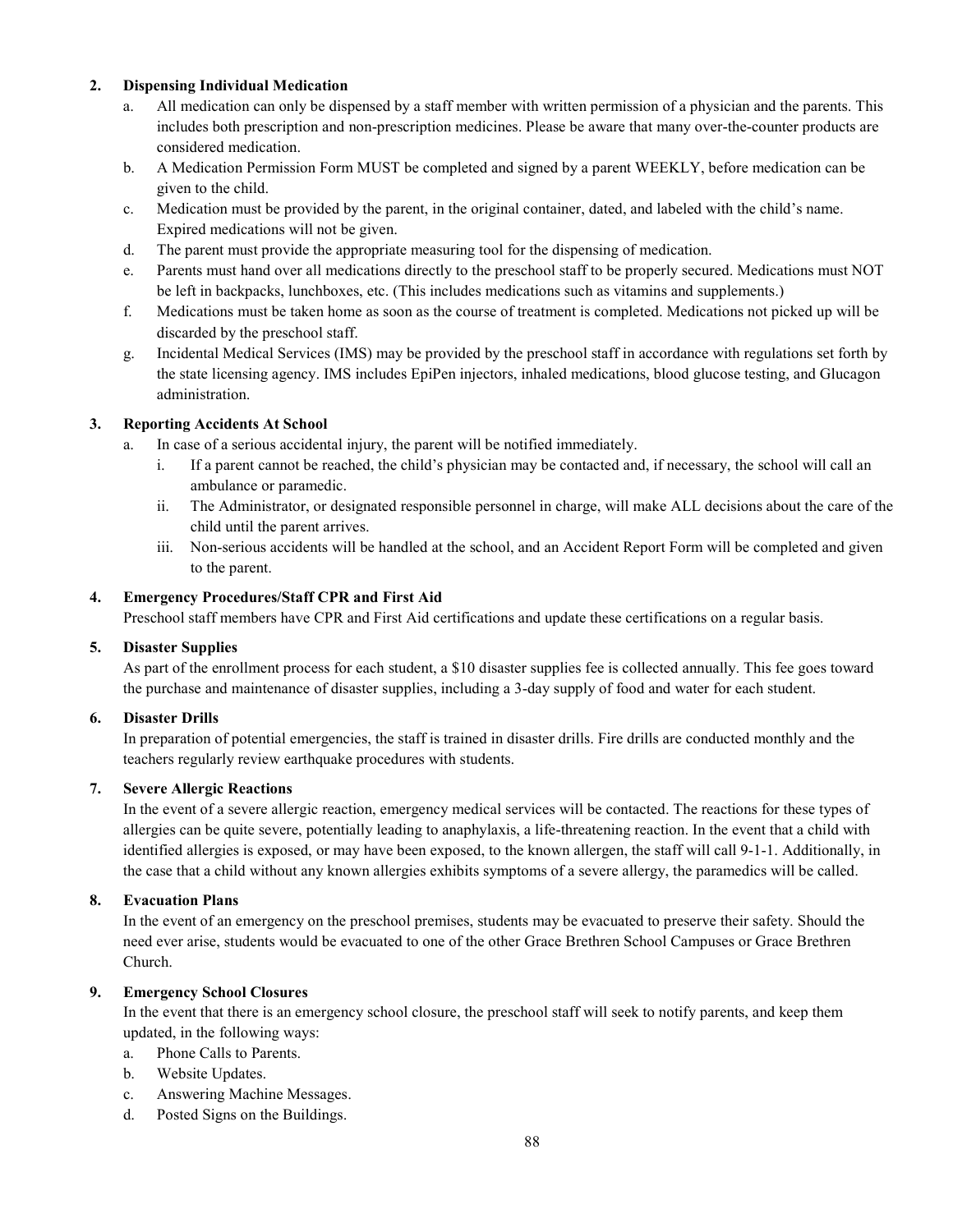#### 10. Signing In and Out Procedure

 In order to provide a safe learning environment, it is imperative that ALL children are signed in and signed out in the school roster book DAILY. Each child has his/her own page for the RESPONSIBLE ADULT to sign and write in the child's arrival and departure times. Siblings signing a child out must be at least thirteen (13) years old, must be listed on the student's Identification and Emergency Information form, and must be known to the preschool staff.

 Only those individuals on the child's Identification and Emergency Information form will be allowed to pick up the child. Unfamiliar persons will have their ID checked and verified. Be sure to list all people who might possibly be picking up your child.

 All changes of information on the Identification and Emergency form must be submitted in writing. Verbal changes will be made only upon the confirmation of the Family Password. If there is no Family Password, no changes may be made verbally. Please be sure to keep the information current.

 Any school correspondence needing to be picked-up by the parent will be in the child's Parent File located at the sign-in desk. Please check this daily.

 In cases where there exists a custody situation, the responsible party must provide the school with copies of court documents (i.e., restraining order) in which the other party has restricted access to the child.

 If an individual is impaired/or under-the-influence he/she may not transport the child, the individual should be given options, which may include:

- a. Give the individual an opportunity to regain the ability to safely transport the child/student.
- b. Food or nonalcoholic beverages may be offered (Note: coffee alone is not sobering).
- c. Contact another authorized person to take the child from school.

#### 11. School Visits

 Grace Brethren Preschool welcomes parents to visit the school and be involved in their child's preschool experience. Please communicate with your child's teacher to coordinate your participation in the classroom.

- a. All parent volunteers, visitors, and other volunteers MUST report to the school office first.
- b. All visitors need to sign in and receive a visitor's badge prior to going to the classroom.
- c. Volunteers (outside of parents) will be required to fill-out a volunteer application prior to beginning volunteer service at the preschool.
- d. Children will remain under the direct supervision of preschool staff, unless otherwise directed by the child's parent.

### 12. Parent Participation

### A. Volunteers

 Parents are encouraged to participate in the preschool, however, there is not a requirement to do so. For parents who seek to volunteer within the school, there are a number of ways in which that might occur. Please speak with your child's teacher or the Administrator should you desire to become involved in this way.

#### B. Parent Seminars

 It is our desire to partner with parents in the raising of their children. As such, from time to time the preschool will offer Parent Seminars. Seminars offered will be based upon the needs and interest levels of the parents

#### 13. Toys From Home

Grace Brethren Preschool requests that your child not bring any toys from home.

#### 14. Meals and Snacks

 Learning to eat the right foods is a necessary part of every child's education. A snack will be provided before the morning and afternoon recess times that will include two of the four (4) basic food groups. Lunch for each child is the responsibility of the parents. You may send a lunch or purchase a hot lunch. When sending a lunch from home, please do not send candy or soda. Candy and soda that are sent will be put in the child's Parent File to be taken home. Please do not send lunches that need refrigeration or heating.

To assist your child in developing nutritional eating habits, the following recommendations are made for lunch: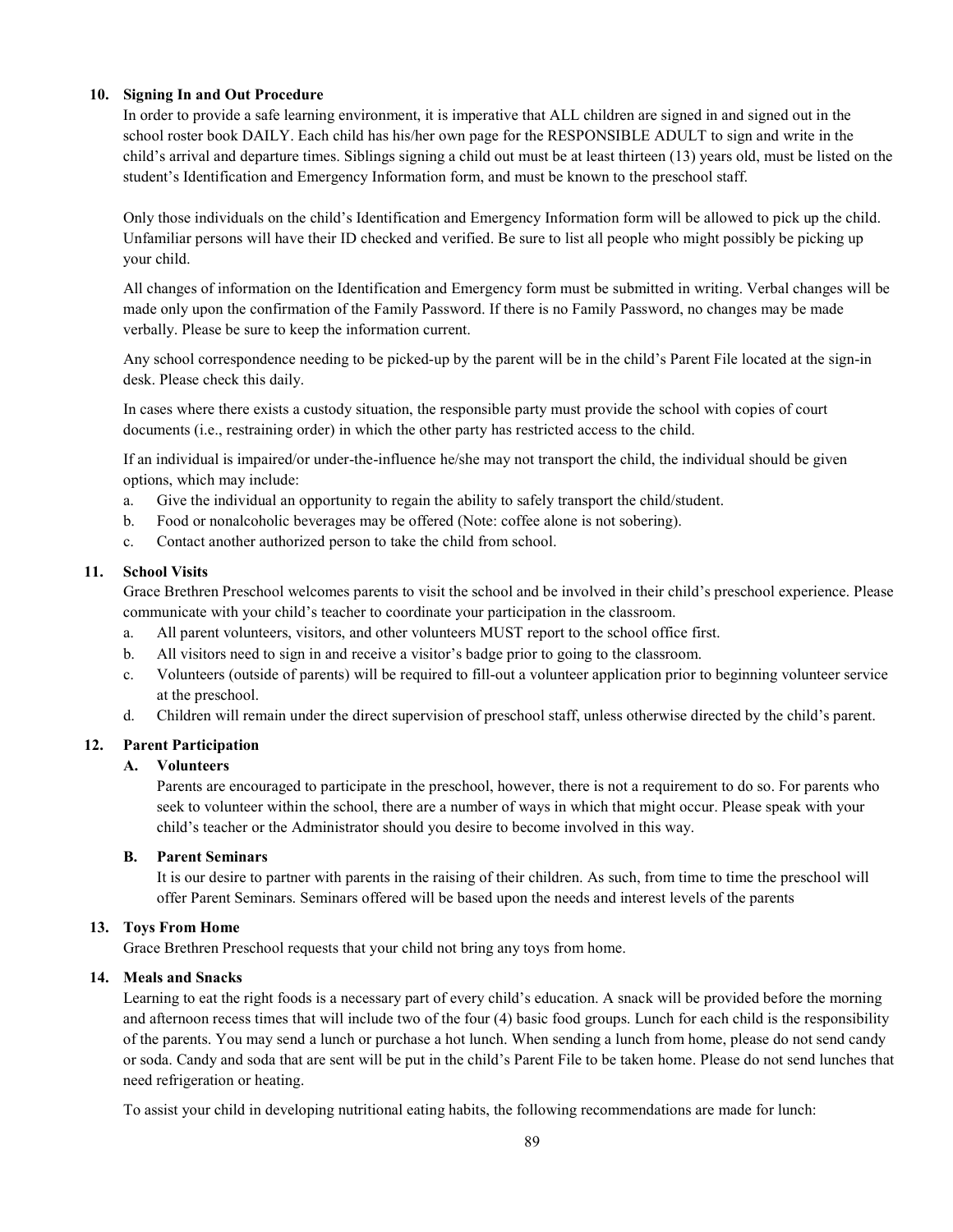- a. Sandwich or Main Course (peanut butter and jelly, ham and cheese, pizza, chicken).
- b. Fruit or Vegetable (carrots and dip, applesauce, celery and peanut butter, strawberries).
- c. Cheese (cubed, string, or sliced).
- d. Yogurt.
- e. Juice.
- f. Dessert Please only one (cookie, Twinkie, cupcake).

 \*\*The teachers will not allow your child to eat dessert until a portion of the healthier foods has been eaten. If a child has food allergies and will need specialized snacks, it is the parents' responsibility to provide the necessary items. It is recommended that you place extra snacks in your child's lunch box. A snack menu is available for your review.

 Please feed your child breakfast prior to coming to school. Children who arrive at school between 6:30 a.m. and 7:30 a.m. may sit at one of the tables to eat breakfast provided by the parent. All breakfast activities must be completed by7:45 a.m. so as to not impede classroom routines and activities. When sending a child with breakfast, the parents must provide all the necessary supplies (i.e.: spoons, bowls, milk).

 Birthday parties are welcome! The students love a birthday party. You are free to bring party favors, snacks, and balloons if you desire. Please let your child's teacher know in advance if you wish to celebrate your child's birthday.

 Hot lunches are catered in 5 days per week. Menus and sign-up sheets are located at the sign in desk. Lunch orders must be signed-up by 9:00 a.m. You may pay with cash each day or buy a lunch ticket for 10 lunches. You must sign up either way if you wish for your child to have hot lunch. Change will not be given (nor partial credits tracked) for over payment.

#### 15. Attendance Conduct

- a. The parent is expected to notify the school by telephone if their child will not be attending his/her normally scheduled program for that day.
- b. Attendance at our school is a privilege. Any parent/student whose conduct or attitude in or out of Grace Brethren School shows him/her to be in opposition to the basic principles and purpose of the school, or who maliciously destroys school property, will be dismissed or asked to withdraw from the school.

#### 16. Discipline

- A. Basic School Expectations: The following basic expectations will be introduced the first few weeks of school, and reinforced the remainder of the year.
	- Classroom:
		- i. Walk in the classroom.
		- ii. Use inside voices (talking not yelling).
		- iii. Keep toys and games in the appropriate areas.
		- iv. Use toys, games, and art supplies appropriately.
	- Circle Time (Five Checks On The Rug):
		- i. Folded legs (pretzel).
		- ii. Folded hands.
		- iii. Quiet mouth.
		- iv. Raise your hand to talk.
		- v. Listen when the teacher talks.
	- Nap Time (Before Laying Down):
		- i. Go to the restroom.
		- ii. Wash hands.
		- iii. Lay still and quiet on mat.
	- Restroom:
		- i. Knock when door is shut.
		- ii. One person at a time.
		- iii. Wash hands when finished.
	- Outside: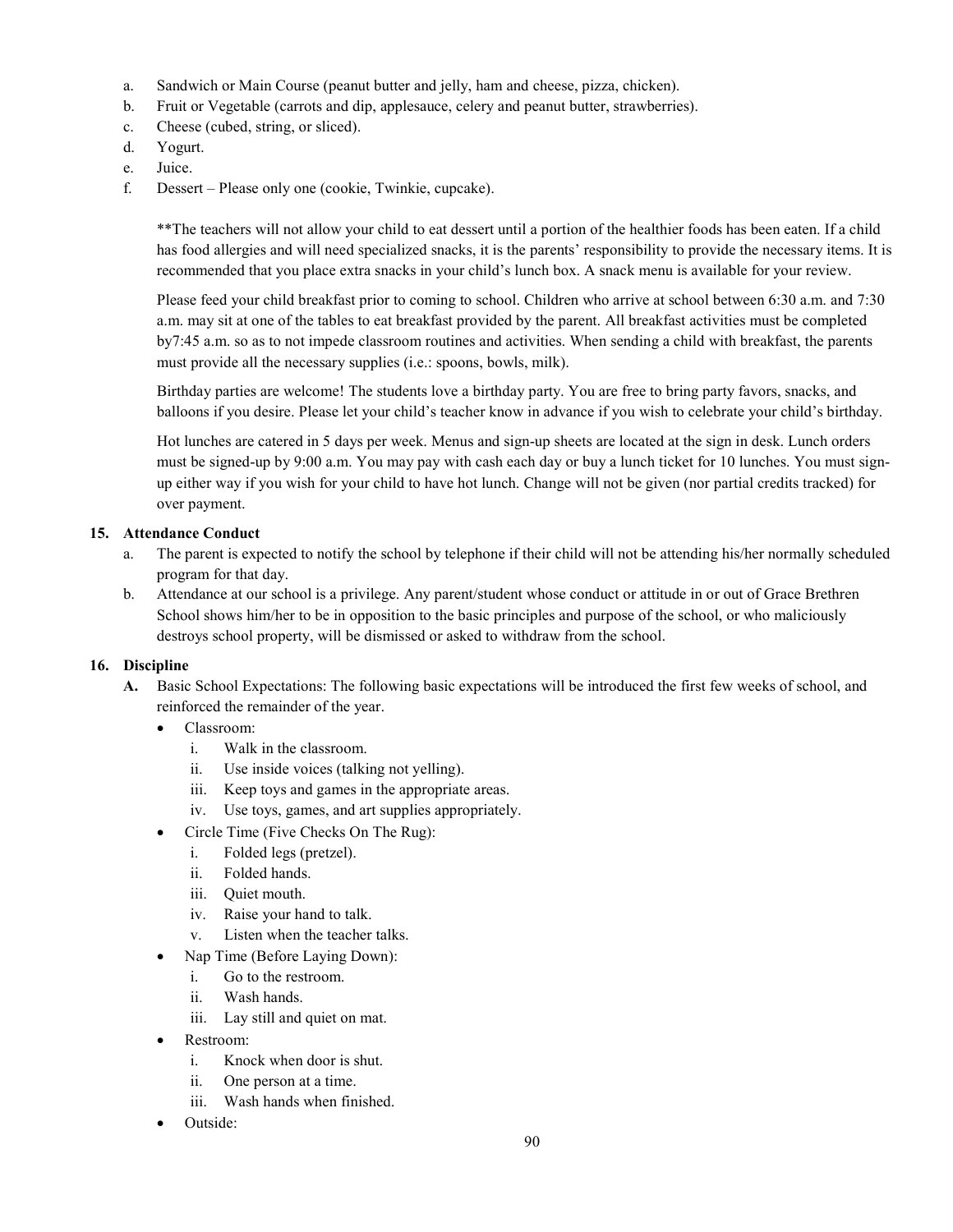- i. Use equipment properly.
- ii. No standing on swings; sitting on bottoms only.
- iii. No twisting on swings.
- iv. Sitting, face forward on the slide.
- v. No throwing sand or woodchips.
- vi. Use toys appropriately.
- Lunch Time:
	- i. Stay seated while eating.
	- ii. Raise hand for help.
	- iii. Empty lunch box of trash when finished.
	- iv. Put your lunch box away when finished.
	- v. Keep food and drinks away from carpet area.
- Lining Up:
	- i. Stand one behind the other facing forward. Keep hands to yourself.
	- ii. Corporal punishment or humiliating or frightening techniques are never used.
	- iii. Punishment is never associated with food, rest, isolation for illness, or toilet training.

#### B. Classroom Discipline/Positive Discipline

 At the preschool positive discipline is to be the approach, always expressed in the staff's attitudes and actions. Tools, such as a color coded chart, will be used to supplement positive discipline approaches and interactive discipline techniques. Teachers strive to implement discipline techniques that will result in long-term changes to behavior by changing the child's character. Keys to Positive Discipline include:

#### 1. Build A Relationship With The Child

- i. Encourage the child's sense of initiative.
- ii. Take advantage of teachable moments.
- iii. Clearly state expectations, using a tone of voice that is kind, yet firm.
- iv. Set reasonable goals.
- v. Offer appropriate choices.
- vi. Look for win-win solutions.
- vii. Always follow through.
- viii. Celebrate successes.

#### 2. Incentives

 Incentives will be used by the teachers to motivate the children toward positive behavior. Incentives will be genuine and available to all students. Some incentives include:

- i. Marble Jars (class incentive).
- ii. Special Activity or Party (class incentive).
- iii. Sticker Charts (individual incentive).
- iv. Treasure Box (individual incentive).
- v. Awards (individual incentive).
- vi. Treats (individual incentive).

#### 3. Visual Tools

 In each class, there is a color coded chart to be used as a visual tool to help the children know how their day is going. Each of the classes may modify the system for their class in order to meet the developmental needs of the specific age group. Within the chart, each color signifies a specified level of reward or discipline, with age appropriate incentives and consequences associated to promote appropriate behavior.

#### 4. Individualized Approach

 No discipline system, approach, or tool is perfect for every child in every situation. While the teachers will follow these general guidelines for discipline, they will also tailor their classroom management to meet the needs of their students.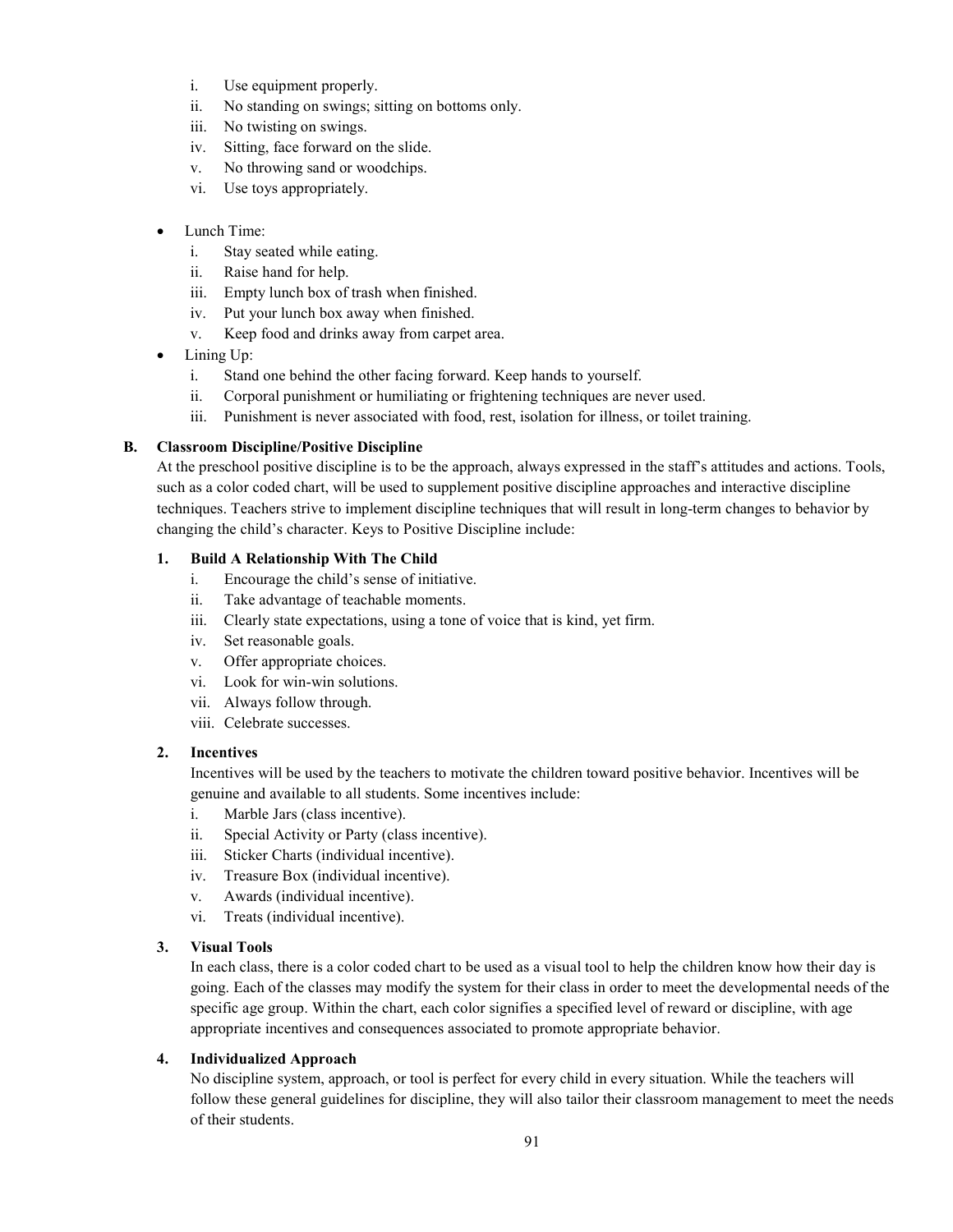If the staff and parents cannot work out a successful behavior modification plan, the child may have to withdraw from the school.

#### The following suggestions are ways in which parents can assist their children in becoming more comfortable with developing a positive attitude toward school:

- Make going to school a pleasurable experience.
- Send your child regularly and promptly.
- Tell the teacher anything about your child that will help him/her understand him/her better.
- Be interested in what your child brings home from school, never belittle it.
- Ask your child about his/her day and listen to what he/she has to say.
- Put your child's first and last name on everything that is brought to school.
- Try to be involved in the classroom. Parents are always welcomed guests to all of our special events, or just to visit the class on occasion.
- Please keep in mind that the time your child is at school is a learning experience and needs to have the opportunity to give it his/her full attention.
- Let your children see your confidence in the teacher.
- Never discuss the teacher, school, or church negatively in the presence of your child.
- If your child is ill or has symptoms of an illness, keep your child home from school.
- Please read all correspondence/newsletters sent home from school so as to be informed of upcoming activities involving your child.

#### 17. Personal Needs of Children

- a. Grace Brethren Preschool is not responsible for any personal items that are damaged, lost, or stolen at the preschool. Please label everything in permanent marker.
- b. Children need to come to school dressed in comfortable clothing that is okay to get soiled. Children should wear closed-toe and closed-heel shoes or tennis shoes at all times. Girls need to wear shorts under their dresses for climbing and playing. Elastic waist bands and snaps are preferred for shorts and pants. Items that depict scary or violent scenes will not be allowed.
- c. Each student staying for nap needs a fitted crib size sheet and lightweight blanket for naptime. (Parents are responsible for taking the bedding home weekly and laundering it.) Please no pillows.
- d. All children need at least two (2) complete changes of clothing in a large plastic zip-loc bag for when accidents and spills occur. Be sure that spare clothes are labeled and are appropriate for the current weather and size of the child.
- e. For children who are still in the process of potty training, the parents are responsible for providing the preschool with:
	- i. Diapers (plan on at least 5 diaper changes a day).
	- ii. Wipes.
	- iii. Several changes of clothes (easy for the child to manage).

#### It is the parents' responsibility to monitor the supply of these items and replace them as needed.

 Potty Training is defined as being in the process of learning to care for one's bathroom and toilet needs. A child who is to be considered "potty trained" has met a reasonable level of self-sufficiency to be determined by the staff. Criteria include: consistently urinating in the toilet, consistently having bowel movements in the toilet, being able to properly wipe one's own bottom, being able to dress and undress oneself for bathroom usage, no use of diapers or pull-ups, and having only an occasional accident.

#### 18. Parent – School Communication

 Parents will be informed of the latest announcements relating to the school through notices on the parent bulletin boards and in student files as well as through e-mails and/or postings on the website. Please read all information thoroughly so that your child will not miss important events.

 Parent/Teacher Conferences will be held twice a year. If a parent requests a special conference, an appointment should be made through the Administrator. Teachers are not allowed to conference with parents while they are in the classroom or on the playground.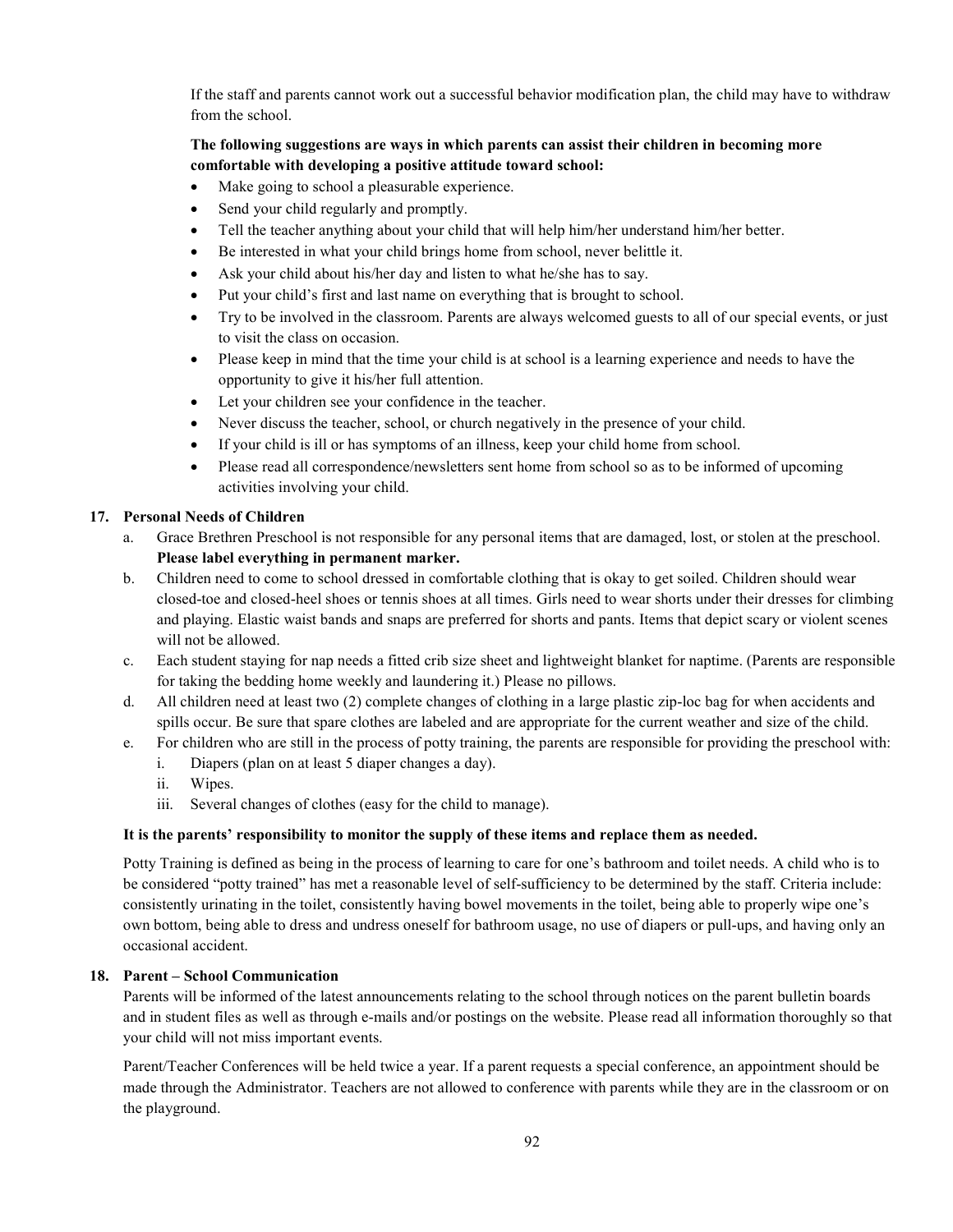Leaving the children unsupervised violates the school safety code and can be disruptive to the class.

# J. Staff Requirements

"So we, though many, are one body in Christ, and individually members one of another." Romans 12:5

#### 1. Staff Qualifications

 All employees must be Christians who have had experience working with children. Preschool teachers must meet state requirements, which includes college units in Early Childhood Education. However, a number of our teachers have, or are pursuing, an AA, or a Bachelor Degree in Early Childhood Education. Ongoing staff training opportunities are available through teacher conventions, guest speakers, and staff in-service training.

#### 2. Medical

 All employees at Grace Brethren Preschool must have a Health Certificate certified by a practicing physician, and be free from any disability which would prevent him/her from caring for the children under his/her supervision.

#### 3. Criminal Clearance Check

All employees at Grace Brethren Preschool must be cleared through California Department of Justice in Sacramento.

#### 4. Staff Evaluation

 All teachers and childcare providers will be observed on a regular basis, and formally evaluated annually to determine if they are meeting expected standards of performance.

# K. Statement of Faith

#### We Affirm and Believe in the Following:

### BIBLE:

The Word of God, the sixty-six Books of the Old and New Testaments, verbally inspired in all parts and wholly without error as originally given of God (2 Timothy 3:16; 2 Peter 1:21). The One True God: existing eternally as three persons—the Father, Son and Holy Spirit (Luke 3:22; Matthew 28:19; 2 Corinthians 13:14).

### LORD JEUS CHRIST:

His preexistence and deity (*John 1:1-3*), incarnation by the virgin birth (*John 1:14; Matthew 1:18-23*), sinless life (*Hebrews 4:15*), substitutionary death (2 Corinthians 5:21), bodily resurrection (Luke 24:36-43), ascension into heaven and present ministry (Hebrews 4:14-16) and coming again  $(Acts 1:11)$ .

### HOLY SPIRIT:

His personality (*John 16:7-15*), deity (*Acts 5:3-4*) and His work in each believer, baptism and indwelling at the moment of regeneration (1 Corinthians 12:13; Romans 8:9) and filing (Ephesians 5:18) to empower for Christian life and service (Ephesians 3:16; Acts 1:8; Galatians 5:22-23).

### MAN:

The direct image of God, created male and female as determined by God, unchangeable by human intervention (Genesis1:26-28,  $2:18-24$ ); his subsequent fall into sin resulted in spiritual death and the necessity of new birth for his salvation (*Genesis*  $3:1-24$ , Romans 5:12, John 3:3-5).

### SALVATION:

A complete and eternal salvation by God's grace alone, received as the gift of God through personal faith in the Lord Jesus Christ and His finished work (Ephesians 2:8-9; Titus 3:5-7; 1 Peter 1:18-19).

### CHURCH:

One true Church, the body and bride of Christ (*Ephesians 1:22-23, 5:25-32*), composed of all true believers of the present age (*1* Corinthians 12:12-13) and the organization of its members in local churches for worship, for edification of believers and for worldwide gospel witness, each local church being autonomous but cooperating in fellowship and work (Ephesians 4:11-16).

### CHRISTIAN LIFE: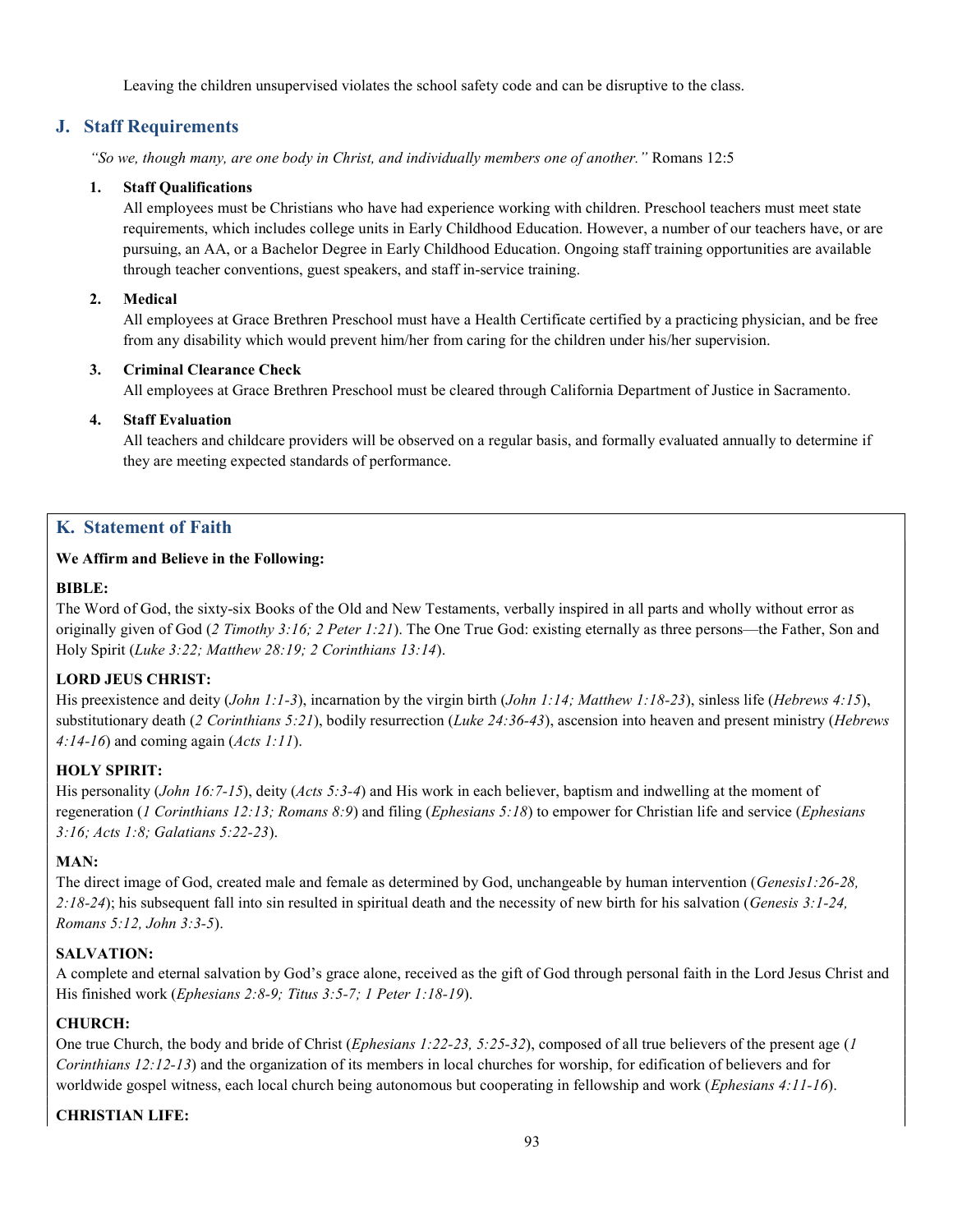A life of righteousness, good works and separation unto God from the evil ways of the world (Romans 12:1- 2), manifested by speaking the truth (James 5:12), maintaining the sanctity of the home (Ephesians 5:22-6:4), settling differences between Christians in accordance with the Word of God (1 Corinthians 6:1-8), not engaging in carnal strife but showing a Christ-like attitude toward all men (Romans 12:17-21), exhibiting the fruit of the Spirit (Galatians 5:22-23) and maintaining a life of prayer (Ephesians 6:18; *Philippians 4:6*), including the privilege, when sick, of calling for the elders of the church to pray and to anoint with oil in the name of the Lord (James  $5:13-18$ ).

#### SEXUAL PURITY:

God's exclusive model for marriage is the uniting of one man and one woman in covenant commitment for a lifetime of godliness and fidelity; marriage provides the framework for intimate companionship, sexual expression according to Biblical standards, the means for procreation, and is God's foundation for the family; all other sexual thoughts and practices are sinful and outside of God's revealed will. (Genesis 1:27,28, 2:18-25, Leviticus 18:22-24, Proverbs 5:15-23, Matthew 5:27,28, Romans 1:24-32, 1 Corinthians 5:9-13, 6:9- 11, Ephesians 5:22-33).

#### ORDINANCES:

The Christian should observe the ordinances of our Lord Jesus Christ which are: (1) baptism of believers by triune immersion (Matthew 28:19) and (2) the threefold communion service, consisting of the washing of the saints' feet (John 13:1-17), the Lord's Supper (1 Corinthians 11:20-22, 33-34; Jude 12) and the communion of the bread and the cup (1 Corinthians 11:23-26).

#### SATAN:

His existence and personality as the great adversary of God and His people (*Revelation 12:1-10*), his judgment (*John 12:31*) and final doom (Revelation 20:10).

#### SECOND COMING:

The personal, visible and imminent return of Christ to remove His Church from the earth (1 Thessalonians 4:16- 17) before the tribulation (1 Thessalonians 1:10; Revelation 3:10) and afterward to descend with the Church to establish His millennial kingdom upon the earth (Revelation 19:11-20:6).

### FUTURE LIFE:

The conscious existence of the dead (*Philippians 1:21-23; Luke 16:19-31*), the resurrection of the body (*John 5:28-29*), the judgment and reward of believers (Romans 14:10-12; 2 Corinthians 5:10), the judgment and condemnation of unbelievers (Revelation 20:11-15), the eternal life of the saved (John 3:16) and the eternal punishment of the lost (Matthew 25:46; Revelation 20:15).

# L. Lifestyle Statement

 As an extension of the Statement of Faith, Grace Brethren Schools affirms the authority of God's Word as it applies to all aspects of life. Grace Brethren Schools exist to provide an educational environment that is based on a Biblical worldview. Organizational values, and all aspects of the school, are based upon Biblical truths and morals. While the preschool operates as a ministry open to the community, it is our expectation that parents would be supportive and respectful of the principals and values upon which the program is founded.

#### 1. Personnel

 All staff shall demonstrate a personal relationship with Jesus Christ, and must maintain a lifestyle consistent with Christian moral standards as defined by God's Word. This includes, but is not limited to, sexual conduct, sobriety, respect for individuals, and adherence to the laws of the land as ordained by God.

#### 2. Curriculum

 The curriculum chosen for the school reflects the Biblical worldview and Biblical principals upon which the program is founded. Students at all levels are taught to think critically about what God's Word says in regard to their lives. As such,